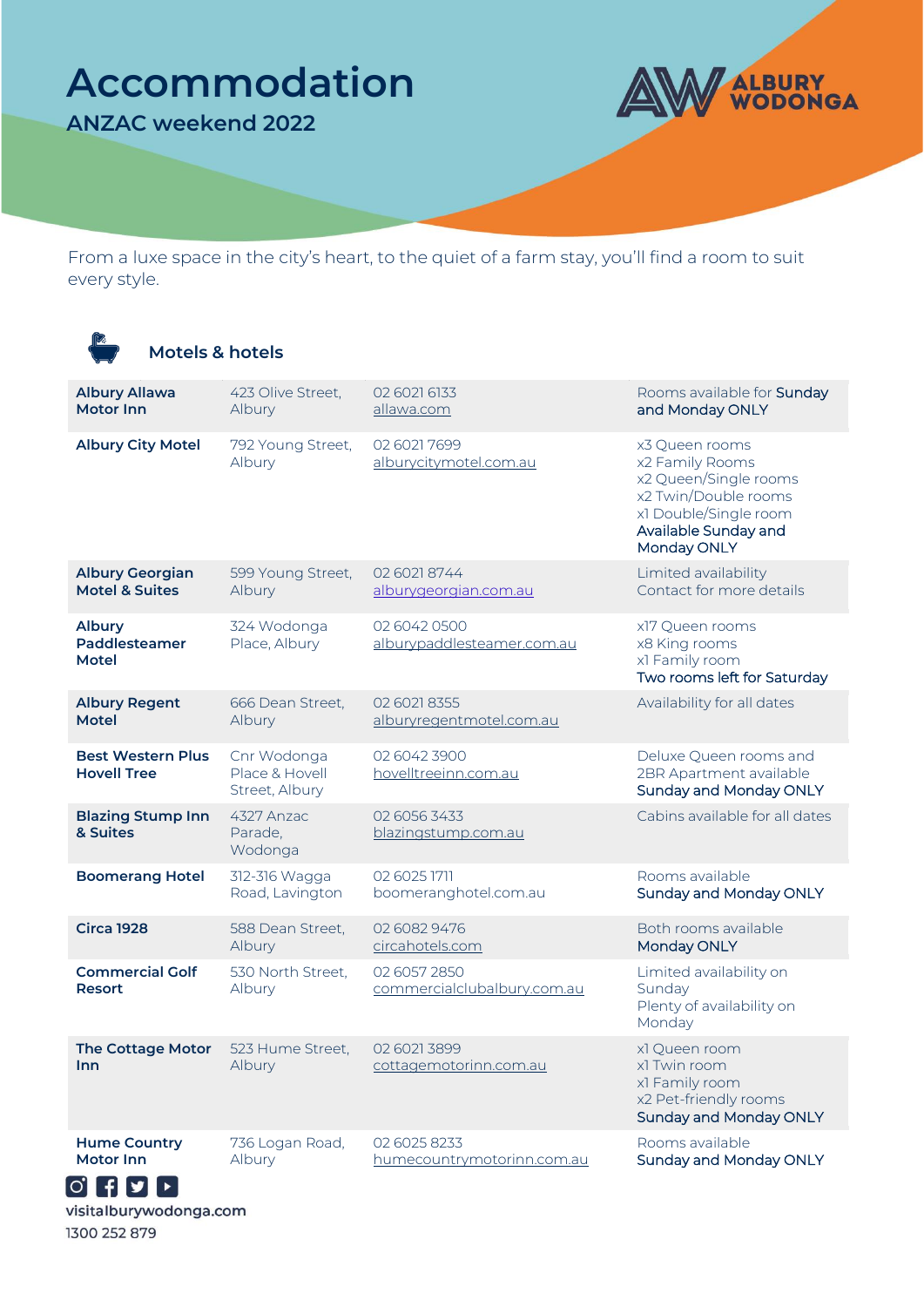| The Hume Inn<br><b>Motel</b> | 406 Wodonga<br>Place, Albury | 02 6021 2733<br>humeinn.com.au | Deluxe Twin Room<br>Queen Room<br>Multiple availabilities for all<br>dates |
|------------------------------|------------------------------|--------------------------------|----------------------------------------------------------------------------|
| <b>Meramie Motor</b>         | 597 Kiewa Street.            | 02 6021 8100                   | Rooms available                                                            |
| Inn                          | <b>Albury</b>                | meramie.com.au                 | Sunday and Monday ONLY                                                     |
| <b>Quality Resort</b>        | 416 Wagga Road,              | 02 6025 4555                   | Limited availability. Contact                                              |
| <b>Siesta</b>                | Albury                       | siesta.com.au                  | for more details.                                                          |

|                     | <b>Serviced apartments</b> |                    |                                  |
|---------------------|----------------------------|--------------------|----------------------------------|
| <b>Quest Albury</b> | 550 Kiewa Street.          | 02 6058 0900       | Limited availability for Friday, |
|                     | Albury                     | questalbury.com.au | Sunday and Monday ONLY           |

| Self-contained units or houses    |                                                     |                                                  |                                                                           |
|-----------------------------------|-----------------------------------------------------|--------------------------------------------------|---------------------------------------------------------------------------|
| <b>Huon Creek</b><br>Retreat      | 862 Huon Creek<br>Road, Huon Creek                  | 0402 274 872<br>https://huoncreekretreat.com.au/ | Available 20 - 30 April<br>4 night min stay during<br>School Holidays     |
| <b>The Stone Cottage</b>          | 791 David Street,<br>North Albury                   | Julie: 0403 591 786<br>stonecottagealbury.com.au | Available Sunday and<br>Monday only                                       |
| <b>Jacaranda</b><br>Accommodation | 619 Electra Street<br>& 305 Borella<br>Road, Albury | 0412 738 542<br>jacarandaaccommodation.com.au    | 3 rooms fully furnished, self-<br>catering house, multiple<br>nights only |

| <b>Caravan parks</b>                         |                                           |                                                                                                                                 |                                                                                                                                                         |
|----------------------------------------------|-------------------------------------------|---------------------------------------------------------------------------------------------------------------------------------|---------------------------------------------------------------------------------------------------------------------------------------------------------|
| Albury All Seasons<br><b>Tourist Park</b>    | 481 Wagga Road,<br>Lavington              | 02 6025 1619<br>alburyallseasons.com.au                                                                                         | x2 Dog-friendly cabins<br>x2 Deluxe studio cabins<br>x11BR cabin (Fri & Sat only)<br>x5 powered sites                                                   |
| <b>Albury Gardens</b><br><b>Tourist Park</b> | 7 Catherine<br>Crescent,<br>Lavington     | 02 6040 6275<br>alburyly.com.au                                                                                                 | x1 Studio (pet friendly)<br>x1 Ensuite powered caravan<br>site<br>x4 Drive through powered<br>caravan site<br>x1 Powered sites<br>x3 Powered tent sites |
| <b>Discovery Parks</b><br>Lake Hume NSW      | 37 Murray Street,<br>Lake Hume<br>Village | 02 6049 8100<br>discoveryholidayparks.com.au/cara<br>van-parks/new-south-wales/albury-<br>wodonga-lake-hume-new-south-<br>wales | Plenty of availability                                                                                                                                  |
| <b>Discovery Parks</b><br>Lake Hume VIC      | 33 Boathaven<br>Road, Ebden               | 02 6020 6130<br>discoveryholidayparks.com.au/cara<br>van-parks/victoria/albury-                                                 | x5 Cabins available<br>x2 Ensuite Sites<br>x2 Powered sites left                                                                                        |

[wodonga-lake-hume-victoria](https://www.discoveryholidayparks.com.au/caravan-parks/victoria/albury-wodonga-lake-hume-victoria)

x4 Unpowered sites

 $[0]$  <br>  $[1]$  <br>  $[2]$  <br>  $[3]$ visitalburywodonga.com 1300 252 879